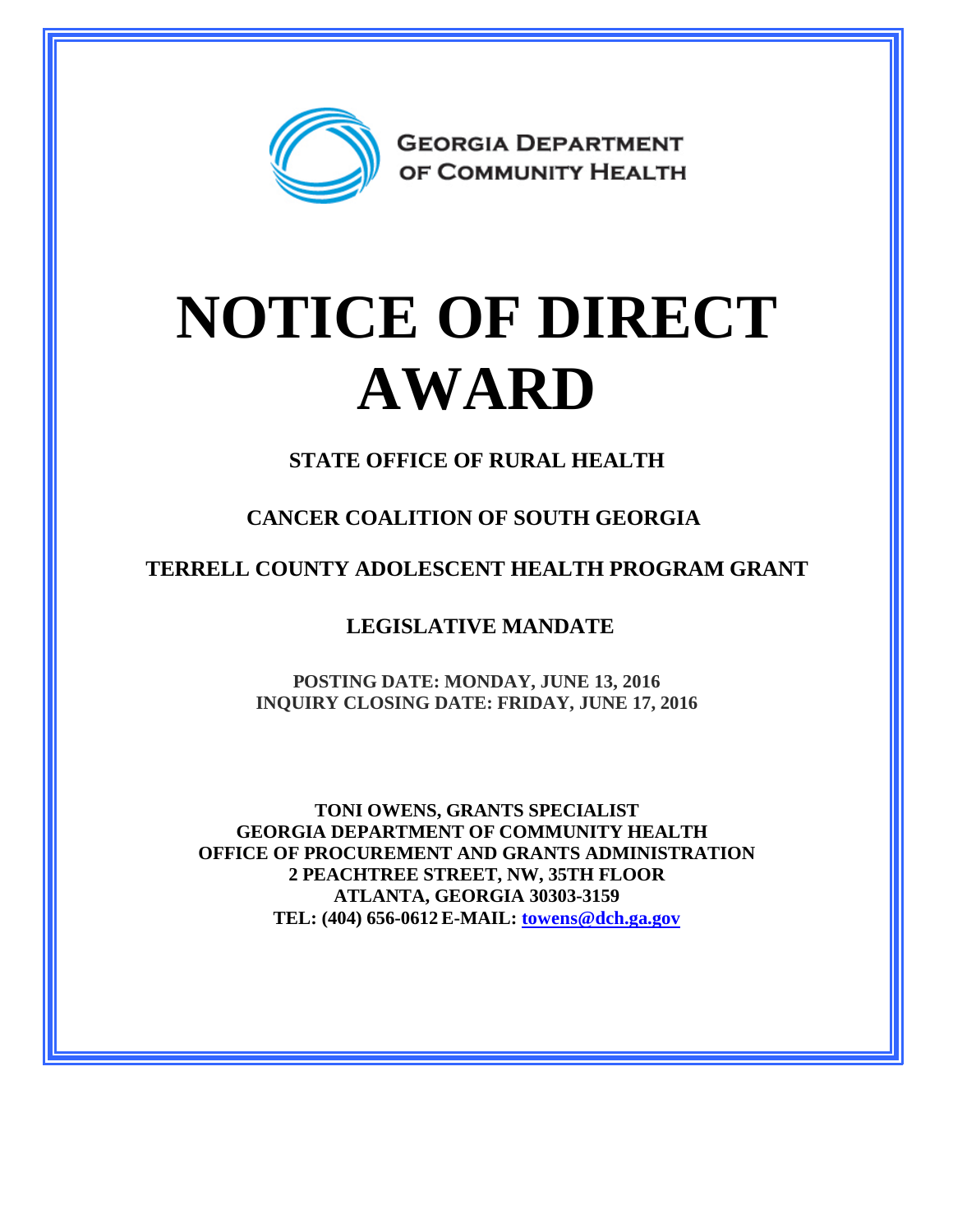| <b>DIRECT AWARD JUSTIFICATION</b><br><b>CANCER COALITION OF SOUTH GEORGIA</b><br>TERRELL COUNTY ADOLESCENT HEALTH PROGRAM GRANT |                                                                                                                                                                                                                                                                                                                                                                                                                                                                                                                                                                                                                                                                                                                                                                                                                                                                                                                                                                                                                                                                                                                                                                                                                                                                                                                                                                                                                                                     |  |
|---------------------------------------------------------------------------------------------------------------------------------|-----------------------------------------------------------------------------------------------------------------------------------------------------------------------------------------------------------------------------------------------------------------------------------------------------------------------------------------------------------------------------------------------------------------------------------------------------------------------------------------------------------------------------------------------------------------------------------------------------------------------------------------------------------------------------------------------------------------------------------------------------------------------------------------------------------------------------------------------------------------------------------------------------------------------------------------------------------------------------------------------------------------------------------------------------------------------------------------------------------------------------------------------------------------------------------------------------------------------------------------------------------------------------------------------------------------------------------------------------------------------------------------------------------------------------------------------------|--|
| <b>AGENCY</b><br><b>BACKGROUND</b>                                                                                              | The Georgia Department of Community Health (DCH) was created in 1999 by Senate<br>Bill 241 and has the responsibility for insuring over two million people in the State of Georgia,<br>maximizing the State's health care purchasing power, coordinating health planning for State<br>agencies and proposing cost-effective solutions for reducing the number of uninsured. Within<br>DCH, the State Office of Rural Health (SORH) serves Georgians by improving access to health<br>care in rural and underserved areas to improve health status and reduce health disparities.                                                                                                                                                                                                                                                                                                                                                                                                                                                                                                                                                                                                                                                                                                                                                                                                                                                                    |  |
| <b>PROGRAM</b><br><b>OVERVIEW</b>                                                                                               | The Department of Community Health, State Office of Rural Health works to improve access<br>to health care in rural and underserved areas and to reduce health status disparities. SORH<br>provides funding for institutional framework that links small rural communities with State &<br>Federal resources to help develop long-term solutions to rural health problems.<br>The primary objectives include the following:<br>Empower communities to strengthen and maintain the best possible health care using<br>existing resources.<br>Provide up-to-date health systems information and technical assistance.<br>Build strong partnerships to meet local and regional needs.<br>Provide incentives to local areas to implement integrated service delivery systems.<br>Be the single point of contact for all regional issues related to heath care.<br>The purpose of the Terrell County Adolescent Health Program Grant is to increase awareness,<br>provide direction to appropriate resources, and educate the youth in Terrell County in the<br>prevention of sexually transmitted diseases (STDs) and teen pregnancies. The goal of the<br>project is to demonstrate a reduction in both STDs and teen pregnancies through heightened<br>awareness, education within the school systems, and professionally facilitated workshops to be<br>held in the community targeting teenagers, pre-teens, and parents of Terrell County's youth. |  |